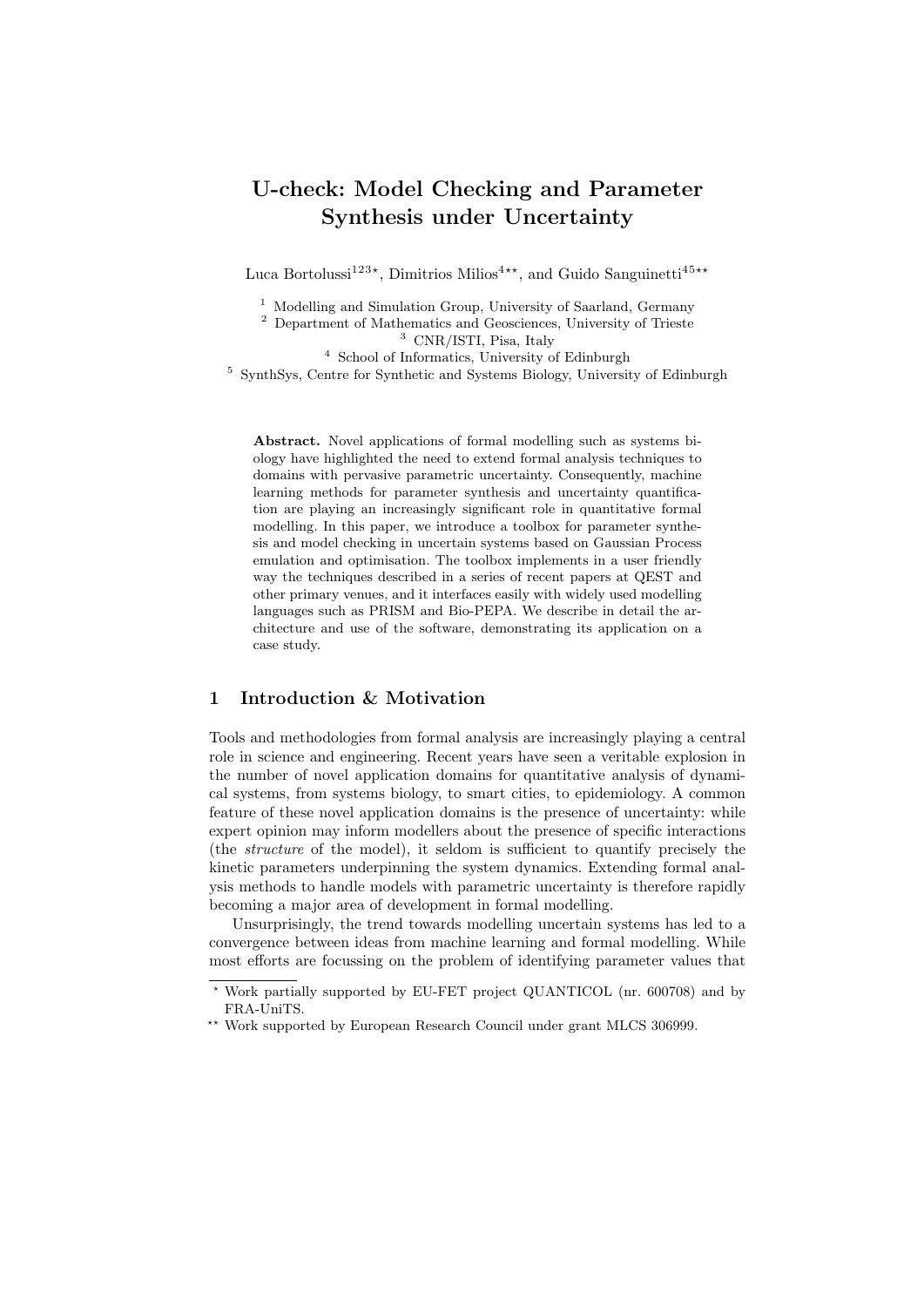may match particular specifications in terms of observations or global properties (*parameter synthesis*, [\[1](#page-15-0)[,12,](#page-15-1)[4,](#page-15-2)[8,](#page-15-3)[10\]](#page-15-4)), more recent efforts aim at characterising and exploiting the dependence of system properties on the parametrisation, and embedding the concept of uncertainty in formal modelling languages [\[7,](#page-15-5)[9](#page-15-6)[,15\]](#page-15-7). Despite the considerable interest such approaches are generating, user-friendly implementations of machine learning methodologies for formal analysis are currently lacking.

In this paper, we present U-check, a toolkit for formal analysis of models with parametric uncertainties based on *Gaussian Processes* (GPs), a flexible class of prior distributions over functions underpinning many Bayesian regression and optimisation algorithms [\[21\]](#page-15-8). GPs are at the core of several novel developments in formal analysis [\[8,](#page-15-3)[7](#page-15-5)[,2,](#page-15-9)[9,](#page-15-6)[3](#page-15-10)[,18\]](#page-15-11); here we focus on three particular tasks: estimating the parametric dependence of the truth probability of a linear temporal logic formula; synthesising parameters from logical constraints on trajectories, and identifying parameters that maximise the robustness (quantitative satisfaction score [\[13,](#page-15-12)[2\]](#page-15-9)) of a formula. Our tools are based on Java and interface with popular formal modelling programming languages such as PRISM [\[17\]](#page-15-13) and Bio-PEPA  $[11]$ ; we also offer support for hybrid models specified in the SimHyA modelling language (for stochastic hybrid systems) [\[5\]](#page-15-15). U-check is available to download at <https://github.com/dmilios/U-check>.

The problems tackled by U-check. U-check is a tool to perform model checking, parameter estimation, and parameter synthesis for uncertain stochastic models. We consider a parametric family of stochastic processes  $\mathcal{M}_{\theta}$ , indexed by parameters  $\theta$  in a bounded subset  $\mathcal{D} \subseteq \mathbb{R}^m$ , usually a hyperrectangle. The parametric dependence is introduced to reflect the impossibility of removing uncertainty from model specification. We will refer to the pair  $(\mathcal{M}_{\theta}, \mathcal{D})$  as un *uncertain stochastic model*. Given a model  $\mathcal{M}_{\theta}$ , we are often interested in understanding some features of its global behaviour, which can be specified as a set of formal properties, for instance using a linear temporal logic formalism as MiTL or STL [\[20](#page-15-16)[,19\]](#page-15-17). U-check solves one of the following problems:

- **Smoothed Model Checking.** Given an uncertain stochastic model  $(M_{\theta}, \mathcal{D})$ , and a linear property  $\varphi$ , smoothed model checking provides a statistical estimate of the satisfaction probability of the formula as a function of the model parameters (*satisfaction function*),  $p_{\varphi}(\theta)$ ; the tool also returns pointwise confidence bounds. The estimate is obtained in a Bayesian framework combining simulation to generate trajectories, a monitoring routine to very  $\varphi$  on the so obtained trajectories, and Gaussian Process-based statistical inference; details are provided in [\[7\]](#page-15-5).
- Parameter estimation from qualitative observations. This algorithm takes as input an uncertain stochastic model  $(\mathcal{M}_{\theta}, \mathcal{D}), n$  linear time properties  $\varphi_1, \ldots, \varphi_n$ , and N observations of the joint satisfaction value of such properties. Then, using an active learning optimisation algorithm based on Gaussian Processes [\[22\]](#page-15-18), it computes the maximum likelihood (or the maxi-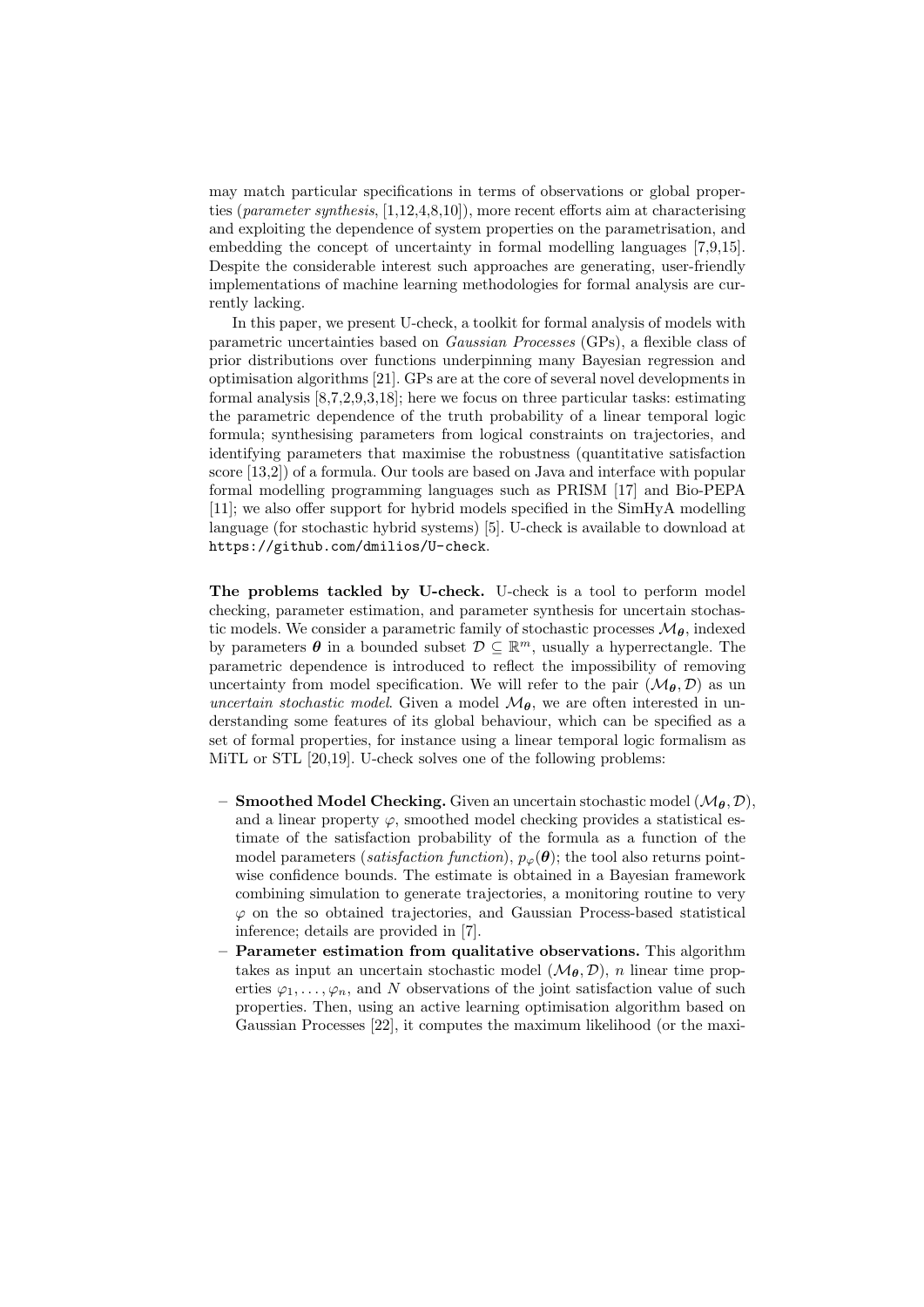mum a-posteriori) estimate  $\hat{\theta}$  of parameters  $\theta$  that best explain the observed dataset [\[8\]](#page-15-3).

**Robust parameter synthesis.** Given an uncertain stochastic model  $(\mathcal{M}_{\theta}, \mathcal{D})$ and a property  $\varphi$ , the algorithm identifies the parameters set  $\theta^*$  that maximises the expected robustness (satisfaction score) of  $\varphi$ , again exploiting a Gaussian Process-based optimisation algorithm [\[2\]](#page-15-9).

# 2 Background material

U-check takes as input an uncertain stochastic model  $(\mathcal{M}_{\theta}, \mathcal{D})$  specified as a stochastic model  $M$  and of a range of values for (a subset of) its parameters. The primary focus of U-check is on Continuous-Time Markov Chain models [\[14\]](#page-15-19), that are simulated by the standard stochastic simulation algorithm [\[16\]](#page-15-20).

### 2.1 Population CTMC

A Continuous time Markov Chain (CTMC) *M* is a Markovian (i.e. memoryless) stochastic process defined on a finite or countable state space *S* and evolving in continuous time [\[14\]](#page-15-19). We will specifically consider population models of interacting agents [\[6\]](#page-15-21), which can be easily represented by

- a vector of population variables  $\mathbf{X} = (X_1, \ldots, X_n)$ , counting the number of entities of each kind, and taking values in  $S \subseteq \mathbb{N}^n$ ;
- a finite set of reaction rules, describing how the system state can change. Each rule  $\eta$  is a tuple  $\eta = (\mathbf{r}_{\eta}, \mathbf{s}_{\eta}, f_{\eta})$ .  $\mathbf{r}_{\eta}$  (respectively  $\mathbf{s}_{\eta}$ ) is a vector encoding how many agents are consumed (respectively produced) in the reaction, so that  $v_{\eta} = s_{\eta} - r_{\eta}$  gives the net change of agents due to the reaction.  $f_n = f_n(\mathbf{X}, \boldsymbol{\theta})$  is the rate function, associating to each reaction the rate of an exponential distribution, depending on the global state of the model and on a *d* dimensional vector of *model parameters*,  $\theta$ . Reaction rules are easily visualised in the chemical reaction style, as

$$
r_1X_1 + \dots + r_nX_n \xrightarrow{f(\mathbf{X}, \boldsymbol{\theta})} s_1X_1 + \dots s_nX_n
$$

### 2.2 Property Specification

In this work, properties systems are expressed as properties of their trajectories via *Metric Interval Temporal Logic* (MiTL) [\[20\]](#page-15-16). Formally, the syntax of a MiTL formula  $\varphi$  is given by the following grammar:

$$
\varphi ::= \mathtt{tt} \mid \mu \mid \neg \varphi \mid \varphi_1 \land \varphi_2 \mid \varphi_1 \mathbf{U}_{[T_1, T_2]} \varphi_2 \tag{1}
$$

where  $tt$  is the true formula, conjunction and negation are the standard boolean connectives, and there is only one temporal modality, the time-bounded until  $U_{[T_1,T_2]}$ . Further connectives can be easily derived from the terms of the grammar above. For example, temporal modalities like time-bounded eventually and always can be defined as:  $\mathbf{F}_{[T_1,T_2]}\varphi \equiv \mathtt{tt}\mathbf{U}_{[T_1,T_2]}\varphi$  and  $\mathbf{G}_{[T_1,T_2]}\varphi \equiv \neg \mathbf{F}_{[T_1,T_2]}\neg \varphi$ .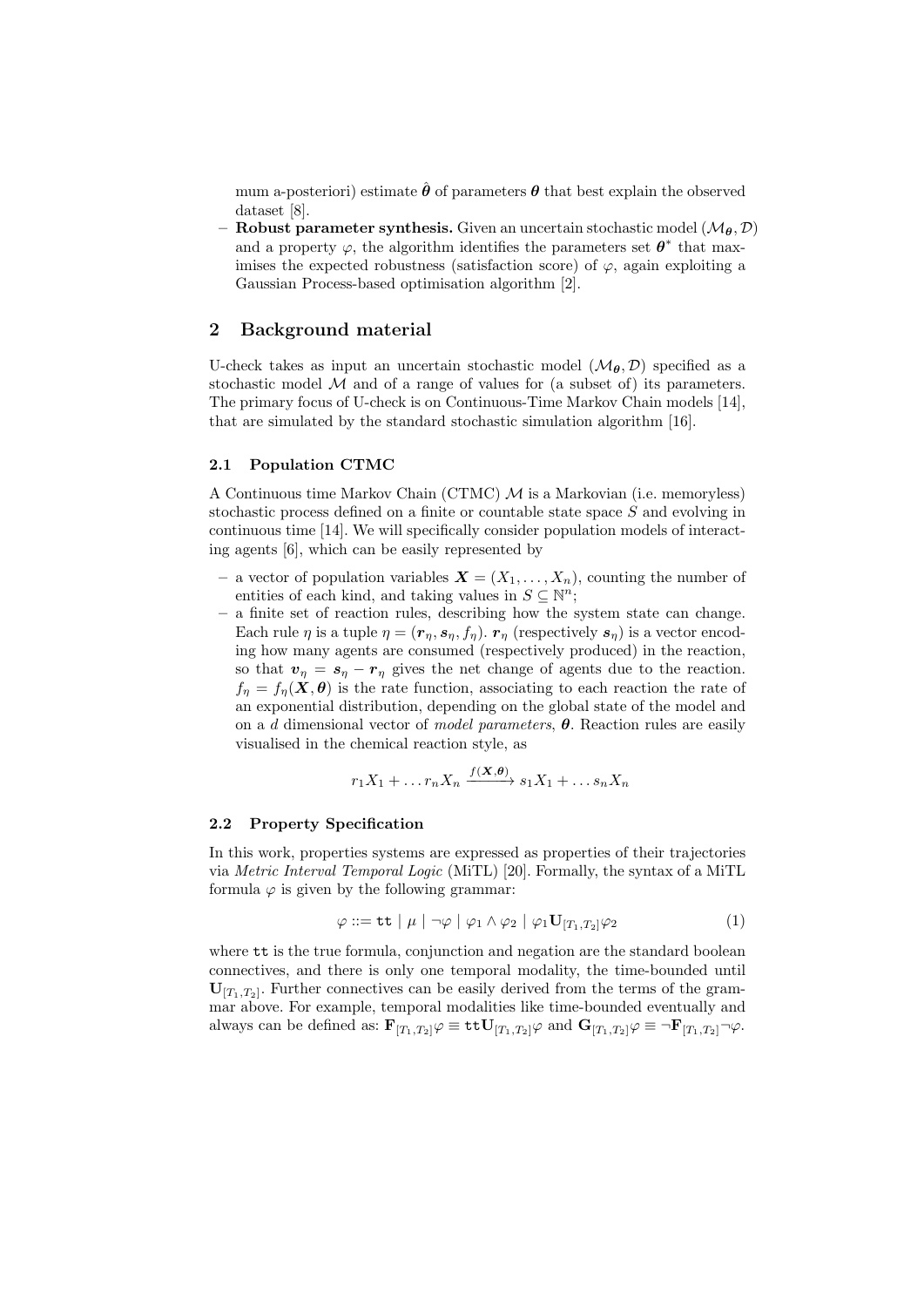Given a system with *n* population variables, a trajectory will be a real-valued function  $\mathbf{x}(t), \mathbf{x} : [0, T] \to \mathbb{R}^n$ . An atomic proposition  $\mu$  transforms a function  $\mathbf{x}(t)$ , to a boolean signal  $\mathbf{s}_{\mu}(t) = \mu(\mathbf{x}(t))$ , where  $\mathbf{s} : [0, T] \to \{\texttt{tt}, \texttt{ff}\}.$  The truth of a formula  $\varphi$  with respect to a trajectory **x** at time t is given by the standard satisfiability relation  $x, t \models \varphi$ . For instance, the rule for the temporal modality states that  $x, t \models \varphi_1 \mathbf{U}_{[T_1, T_2]} \varphi_2$  if and only if  $\exists t_1 \in [t + T_1, t + T_2]$  such that  $x, t_1 \models \varphi_2$  and  $\forall t_0 \in [t, t_1],$   $x, t_0 \models \varphi_1$ , while  $x, t \models \mu$  if and only if  $s_\mu(t) = \mathtt{tt}$ .

A CTMC  $\mathcal{M}_{\theta}$  is characterised by a distribution of random trajectories. In this context, a MiTL formula  $\varphi$  can be associated with the probability  $Pr(\mathbf{x}, 0)$  $\varphi$ / $\mathcal{M}_{\theta}$ ), which is the probability that the formula is satisfied at time zero by a trajectory  $x$  sampled from  $\mathcal{M}_{\theta}{}^{6}$  $\mathcal{M}_{\theta}{}^{6}$  $\mathcal{M}_{\theta}{}^{6}$ .

We also offer evaluation of MiTL formulae under quantitative semantics, which returns a measure of robustness for a given trajectory [\[2\]](#page-15-9). The quantitative specification function  $\rho$  returns a value  $\rho(\varphi, \mathbf{x}, t) \in \mathbb{R} \cup \{-\infty, +\infty\}$  that quantifies the robustness degree of  $\varphi$  by the trajectory **x** at time *t* subject to perturbations. In the stochastic setting, the robustness will be a real-valued random variable  $R_{\varphi}$ which captures the distribution of robustness degrees over the trajectory space.

### 2.3 Statistical methodologies

We provide here a very brief intuition about the statistical methodologies employed by U-check. A full discussion is provided in the cited papers [\[7](#page-15-5)[,8\]](#page-15-3) and is beyond the scope of this tool paper.

The fundamental idea behind U-check is that the (intractable) functional dependence of a formula's truth probability on the model parameters can be abstracted through the use of statistical methods. We leverage the fact that the satisfaction probability of a temporal logic formula over an uncertain CTMC is a smooth function of the parameters, which was proved in [\[7\]](#page-15-5). Smoothness has important practical repercussions: knowing the value of a smooth function at a point x is informative about the value of the function in a neighbourhood of the point x through the Lipschitz property implied by smoothness. Intuitively, U-check exploits this transfer of information between neighbouring points to devise effective algorithms to explore (and optimise) the parametric dependence of truth probabilities.

More formally, the starting point for U-check is to obtain estimates of a truth probability at a set of initial points  $x_1, \ldots, x_N$  via a standard simulation-based statistical model checking algorithm. These values are treated as *noisy observations* of the unknown function (the truth probability). We then proceed in a Bayesian framework, place a Gaussian Process (GP) prior over the function values at *all* parameter values and combine this with the observations to obtain a *posterior* estimate. GPs are infinite dimensional generalisations of Gaussian distributions [\[21\]](#page-15-8); crucially, they can easily encode smoothness and inherit many

<span id="page-3-0"></span><sup>&</sup>lt;sup>6</sup> We assume implicitly that *T* is sufficiently large so that the truth of  $\varphi$  at time 0 can always be established from *x*.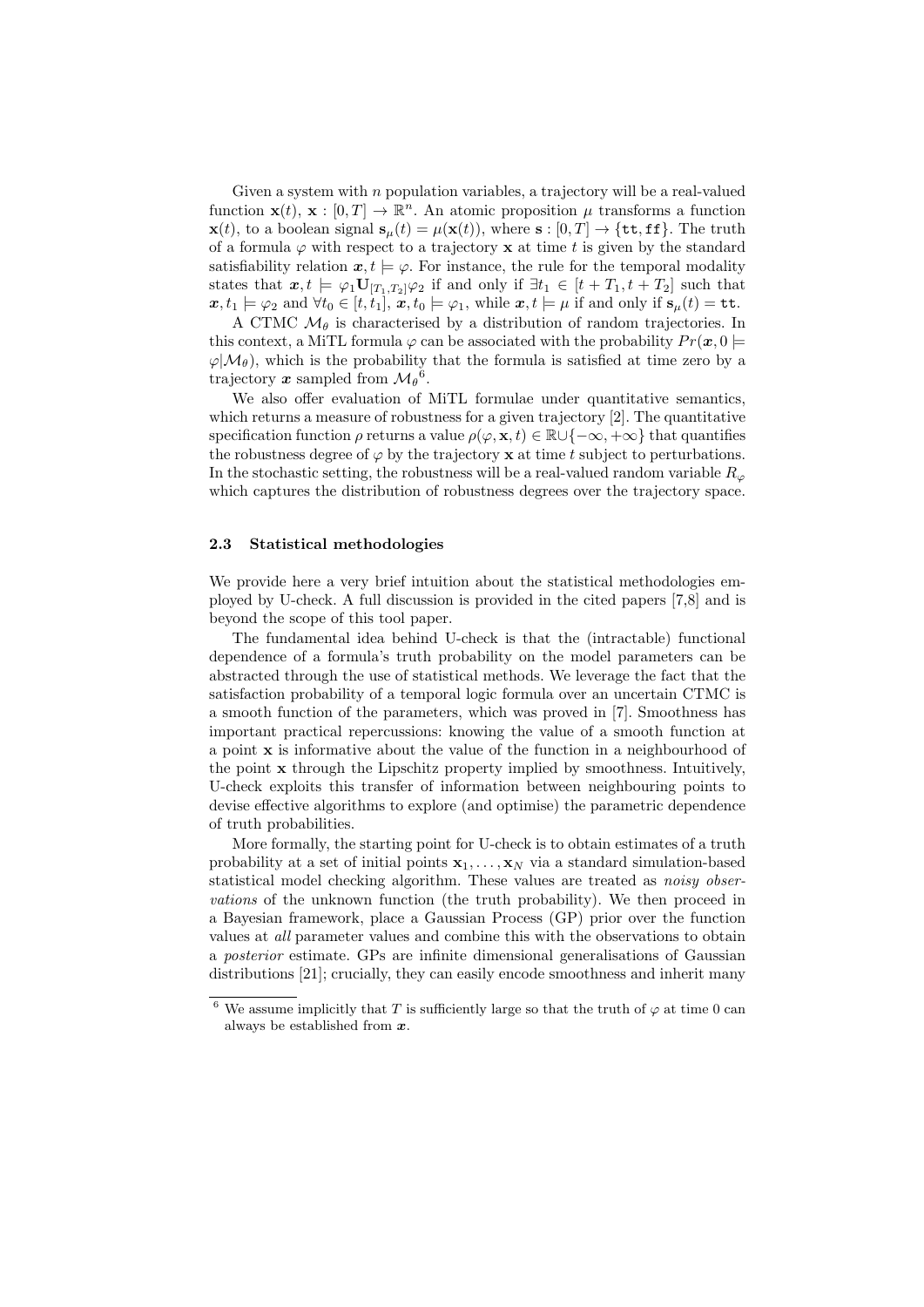favourable computational properties from the finite dimensional case. GPs therefore enable us to construct a statistical surrogate of the satisfaction function; this is the central idea behind all of the techniques implemented in U-check. The specific algorithms used for optimisation and smoothed model checking are different, and are described in detail in the main references of the paper.

### 3 Software Architecture

One of the main requirements of U-check is to be a multi-platform tool, which can also be easily incorporated as a library in other software projects. For this reason, the entire system has been implemented in Java. U-check depends on separate projects that have been developed independently, namely the PRISM project, the Bio-PEPA project, and the SimHyA project, which offer functionality to load models written in the respective languages. Other external libraries that our tool depends on are jBLAS, which is a linear algebra library for Java, and Apache Commons Math, which we use for local optimisation routines.

The software components of U-check, along with their dependencies are summarised in Figure [1.](#page-4-0) The main functionality of the tool is implemented by two main components: Learning From Formulae and Smoothed Model Checking. The former depends on the GP optimisation component which implements the non-convex optimisation algorithms required. Both components depend on the Gaussian Process framework and the Model Checking component, which offers routines to perform statistical model checking for CTMCs. Finally, the U-check CLI component offers the functionality of all of the components involved in a common command line interface.



<span id="page-4-0"></span>Fig. 1. Component Diagram for U-check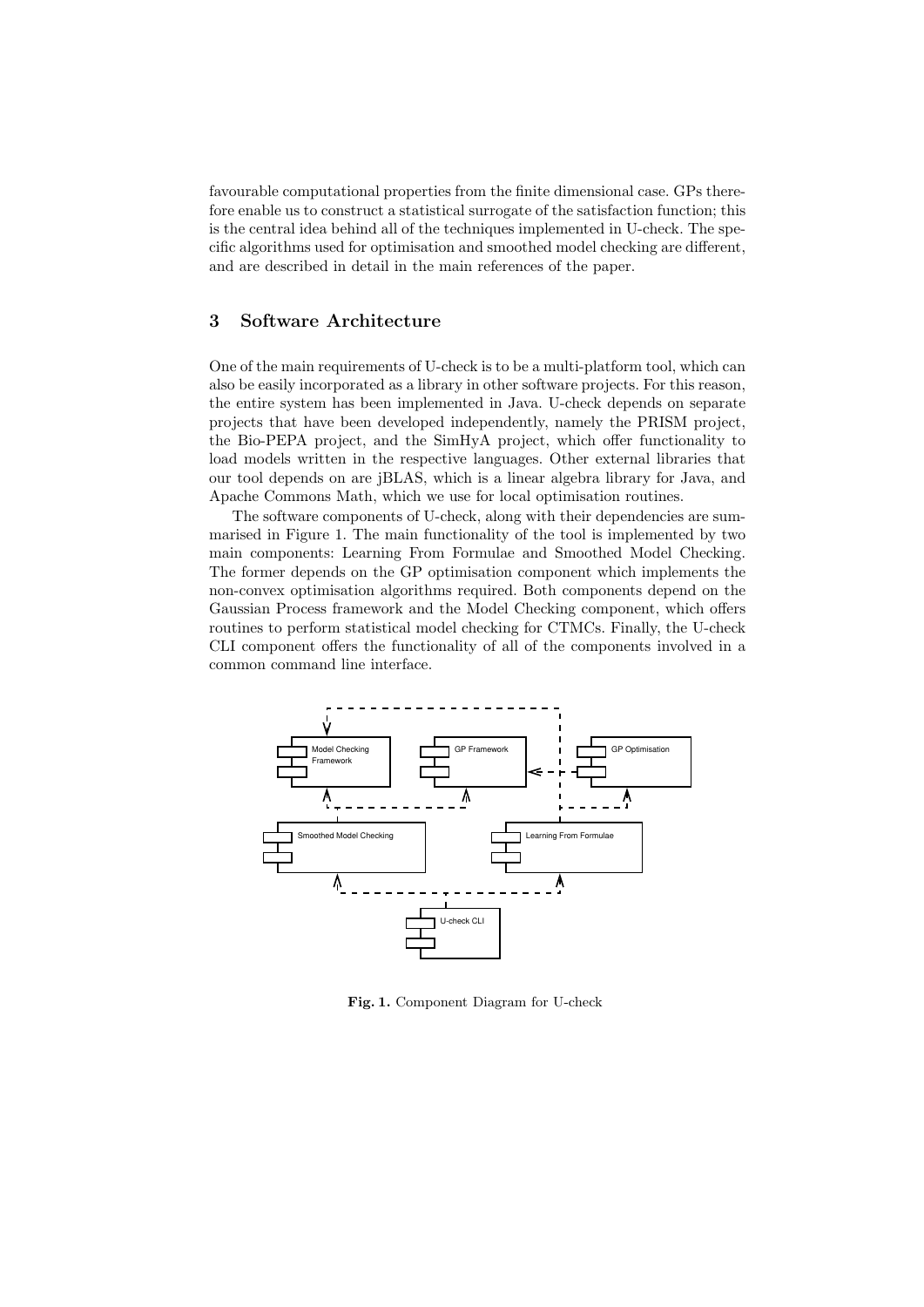### 3.1 Gaussian Processes Framework

This module is responsible for the GP regression tasks, on which the main methodologies that we cover rely. Regular GP Regression assumes that the data are noisy observations of the latent function, which is then analytically approximated by a series of linear algebra calculations. We offer two ways of handling the observation noise either as a constant defined by the user, or using an automatically calibrated heteroskedastic noise model. Probit Regression is used in the case of smoothed model checking, where the objective is to emulate satisfaction probability as a function of the parameters. The output of the emulated function has to be strictly in the interval [0*,* 1], hence regular regression is no longer appropriate and has to be combined with a probit transformation.

Both regression approaches require the specification of a covariance function; we use the *Radial Basis Function* (RBF) kernel due to its theoretical properties [\[7\]](#page-15-5). For the RBF kernel, there is an isometric version labelled as rbfiso, and a version that supports a different lengthscale parameter for each dimension of the input space. The latter is labelled as rbfard and it can be combined with hyperparameter optimisation to achieve *automatic relevance determination*. To automatically determine the hyperparameters of the kernel, we offer two alternatives: a heuristic that relies on the range of the training observations, or a local hyperparameter optimisation using the marginal likelihood of the observed data. For this local optimisation task (using the heuristic as default initialisation), we use the optimisation toolkit of Apache Commons.

#### 3.2 GP Optimisation Framework

This module constitutes an implementation of the GP optimisation algorithm, which is described in [\[8\]](#page-15-3), as a generic framework for non-convex optimisation of noisy objective functions. The module depends on the GP framework, as it utilises regular GP regression to emulate a given objective function.

GP Optimisation is initialised with a random grid of points, that is used as training set in a GP model. The GP posterior is calculated over a random set of test points; for each test point we calculate the estimated value of the objective function and its associated variance. The emulated value, along with the corresponding variance, serves as an indicator whether there is a potential maximum nearby. The GP regression model is used to direct the search towards areas of the search-space that have not been explored adequately. The strategy is that the test point that maximises an upper quantile of the GP posterior is selected to be added to the training set. This step is repeated for a number of iterations, and therefore the training set is progressively updated with new potential maxima, until a certain convergence criterion is satisfied. For more details see [\[8\]](#page-15-3).

### 3.3 Model Checking Framework

This component is responsible for parsing and evaluating MiTL properties. The successful parsing of a MiTL formula will result in an abstract syntax tree which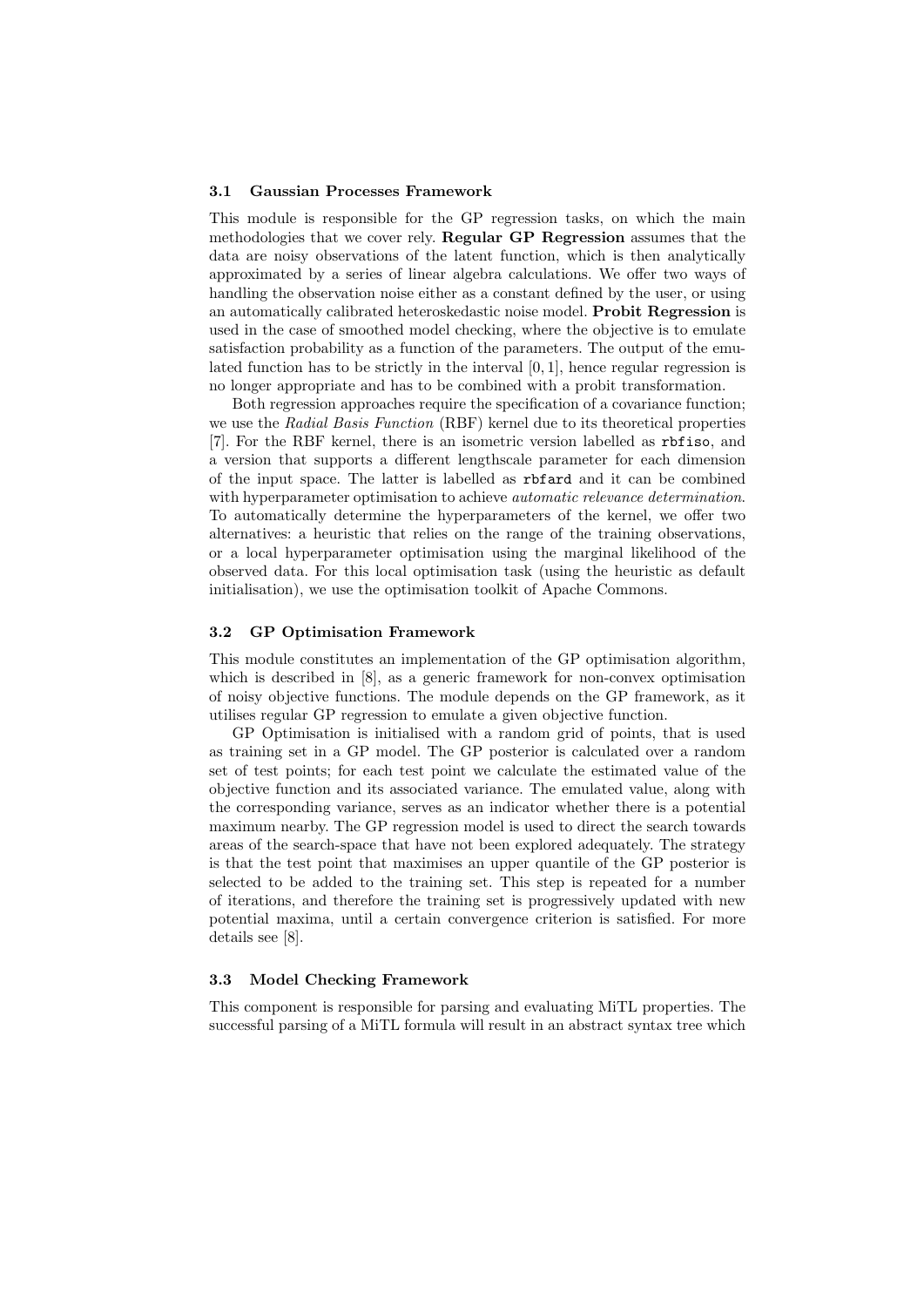can be evaluated over a specified trajectory. A trajectory can be either a random sample from a CTMC model, or a solution to a system of ordinary differential equations (ODEs). The formulae can be evaluated either in terms of the standard boolean semantics, which is used for smoothed model checking and parameter inference from qualitative data, or the quantitative semantics, which is used for robust parameter synthesis.

The module also involves stochastic simulation routines for CTMCs, which are used by default to evaluate the satisfaction probabilities of MiTL formulae. The simulation capabilities can be overridden, if the model checking module is used as a library. Regarding the modelling component, we have defined an interface that accepts different implementations; in the current version we offer implementations based on PRISM, Bio-PEPA and SimHyA.

### <span id="page-6-0"></span>3.4 Smoothed Model Checking

This component combines the Gaussian process framework with the model checking capabilities, in order to construct analytic approximations to the satisfaction probability as a function of the model parameters. The structure is outlined in the UML class diagram of Figure [2.](#page-7-0) The specification of the model and the properties to be verified is responsibility of MitlModelChecker class. The ModelInterface specifies the method signatures for loading models, setting the model parameters, and generating trajectories. The model checking framework is agnostic of the modelling and simulation details; it is therefore easily expandable to different kinds of implementations. The form of the trajectories to be generated is part of the interface (the Trajectory class), so that these are compatible with the MiTL class, which implements an abstract syntax tree of MiTL expressions.

The SmoothedModelChecker class is responsible for the main functionality of the module, which makes use of MitlModelChecker and GPEP to construct an analytic approximation of the satisfaction function. The respective class, i.e. AnalyticApproximation, is essentially a trained probit regression GP model. The performSmoothedModelChecking method uses this analytic result to estimate the satisfaction probability for a number of points in the parameter space. The ranges of the parameters to be explored are specified by the Parameter class, while the **SmmcOptions** class controls the configuration options of a smoothed model checking experiment, further discussed in Section [4.](#page-8-0)

### 3.5 Learning From Formulae

This module depends on the model checking and the GP optimisation framework. The module is responsible for the application of the GP optimisation algorithm to parameter synthesis, which is achieved by appropriate objective functions.

The structure of the module is outlined in Figure [3.](#page-8-1) The GPOptimisation class implements the GP optimisation algorithm; it relies on RegressionGP,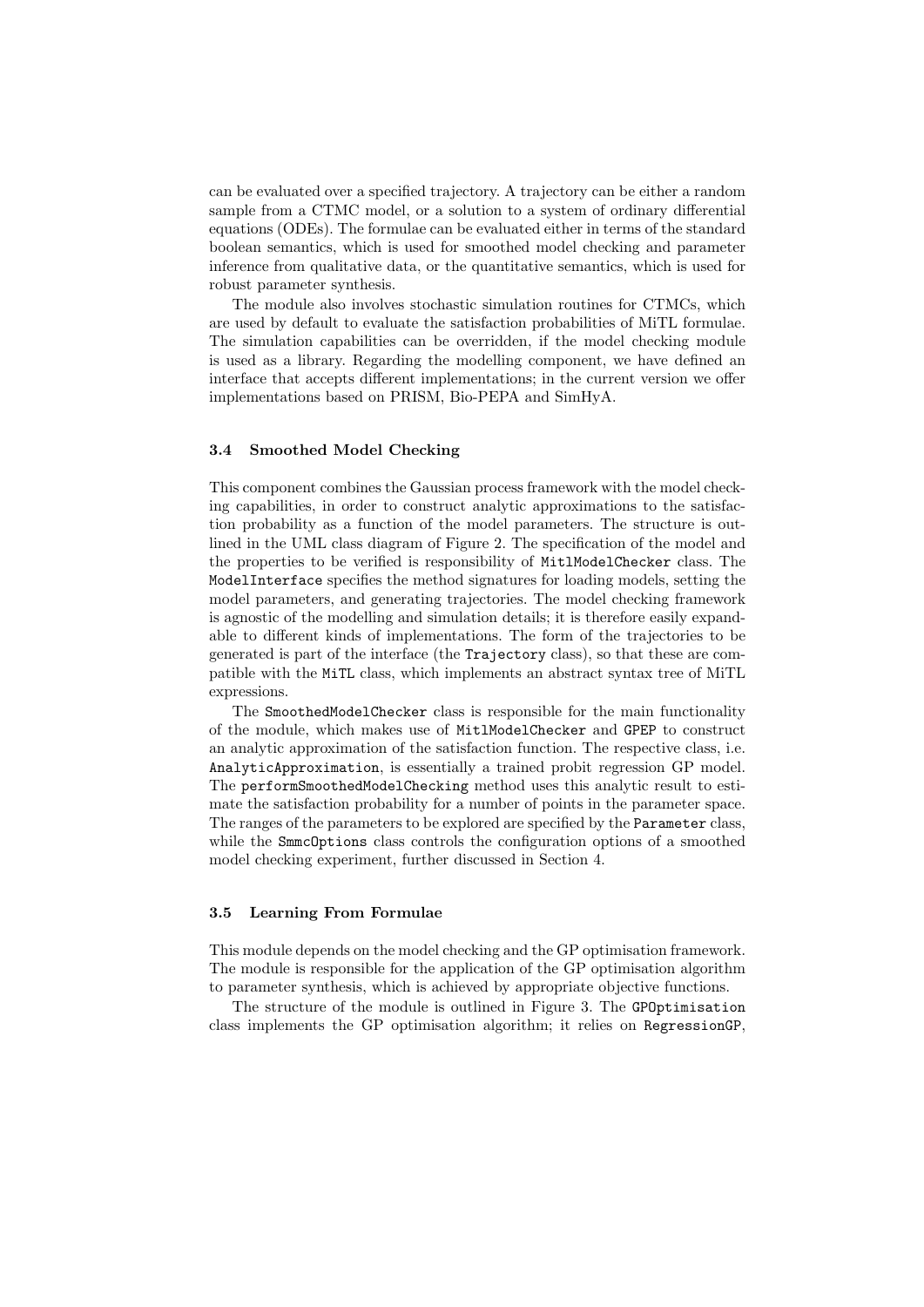

<span id="page-7-0"></span>Fig. 2. UML class diagram for the Smoothed Model Checking component

while its options are controlled by GpoOptions. As already discussed in Section [3.4,](#page-6-0) MitlModelChecker is responsible for the specification of models, properties and the simulation algorithms. The LearnFromFormulae class performs the actual parameter synthesis. It has to be initialised with an object of type MitlModelChecker, a set of parameters and their corresponding prior distributions. The latter are represented by the abstract Prior class, whose implementations offer different options, including uniform, exponential, Gaussian and gamma distributions. Other options are specified by LFFOptions, which involve options regarding the simulation algorithms used, and the entire set of options in GpoOptions. The GpoResult class contains the result of the optimisation process; that involves the optimal solution found, along with a covariance matrix that captures the uncertainty of the approximated optimum. In a Bayesian setting, this is interpreted as a Gaussian approximation of the posterior distribution of the parameters.

### 3.6 U-check CLI

This module is the implementation of the command-line tool for model checking and parameter synthesis under uncertainty. It offers a common API to provide the functionality of both Learning From Formulae and Smoothed Model Checking components. It is responsible for linking the other components of U-check with the PRISM, SimHyA and Bio-PEPA libraries, providing implementations to the specified interfaces. It also provides functionality of reading the required experiment options from a configuration file, whose structure is outlined in the next section.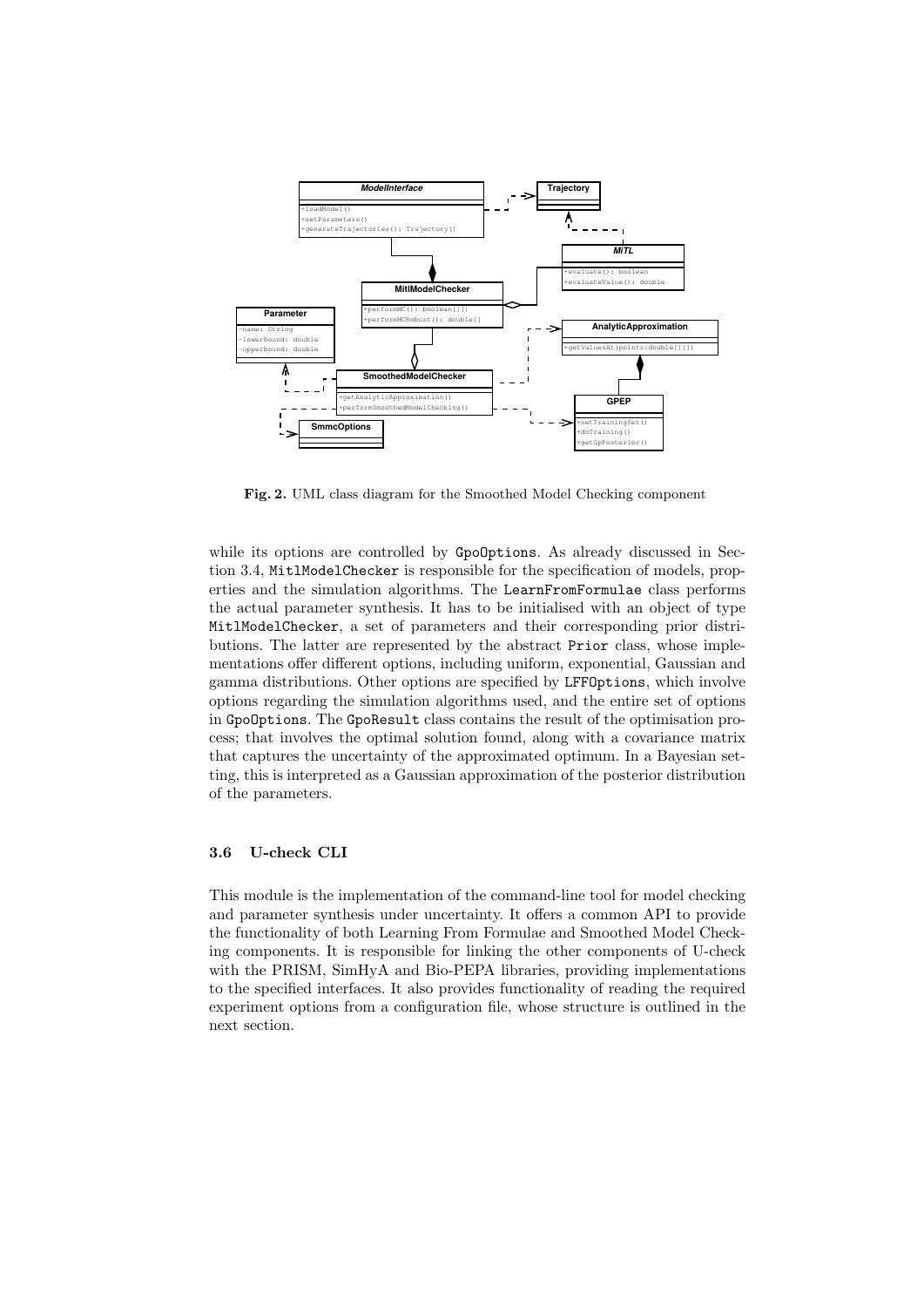

<span id="page-8-1"></span>Fig. 3. UML class diagram for the Learning From Formulae component

# <span id="page-8-0"></span>4 Configuration Options

We describe the practical usage of U-check on an example in the next section. Here we summarise the configuration options of the program, avoiding excessive details for readability; a comprehensive description of the options is given in the user manual associated to the code release. The command line interface of our tool dictates that the program is provided with a configuration file, which lists a number of options in the form of assignments as follows:

### OPTION = VALUE

where VALUE can be either a number, a truth value, or a string, depending on the nature of the option. Only a few configuration options are necessary to produce results, while the rest are optional and their corresponding default value will be used if no explicit assignment is made.

## 4.1 Experiment Configuration

The following options control the main setting of each experiment, which involves the definition of the model, the properties and the mode of operation.

- modelFile: A file that contains the specification of a population CTMC described either in PRISM, Bio-PEPA or the SimHyA language.
- propertiesFile: A file that contains the specification of one or more MiTL properties.
- observationsFile: A file that contains a  $n \times m$  matrix, whose rows correspond to *n* independent observations of the system in question. A row is a single observation and contains *m* values (0 or 1), one for each one of the MiTL formulae specified in the properties file.
- mode: It can be either inference, robust or smoothedmc.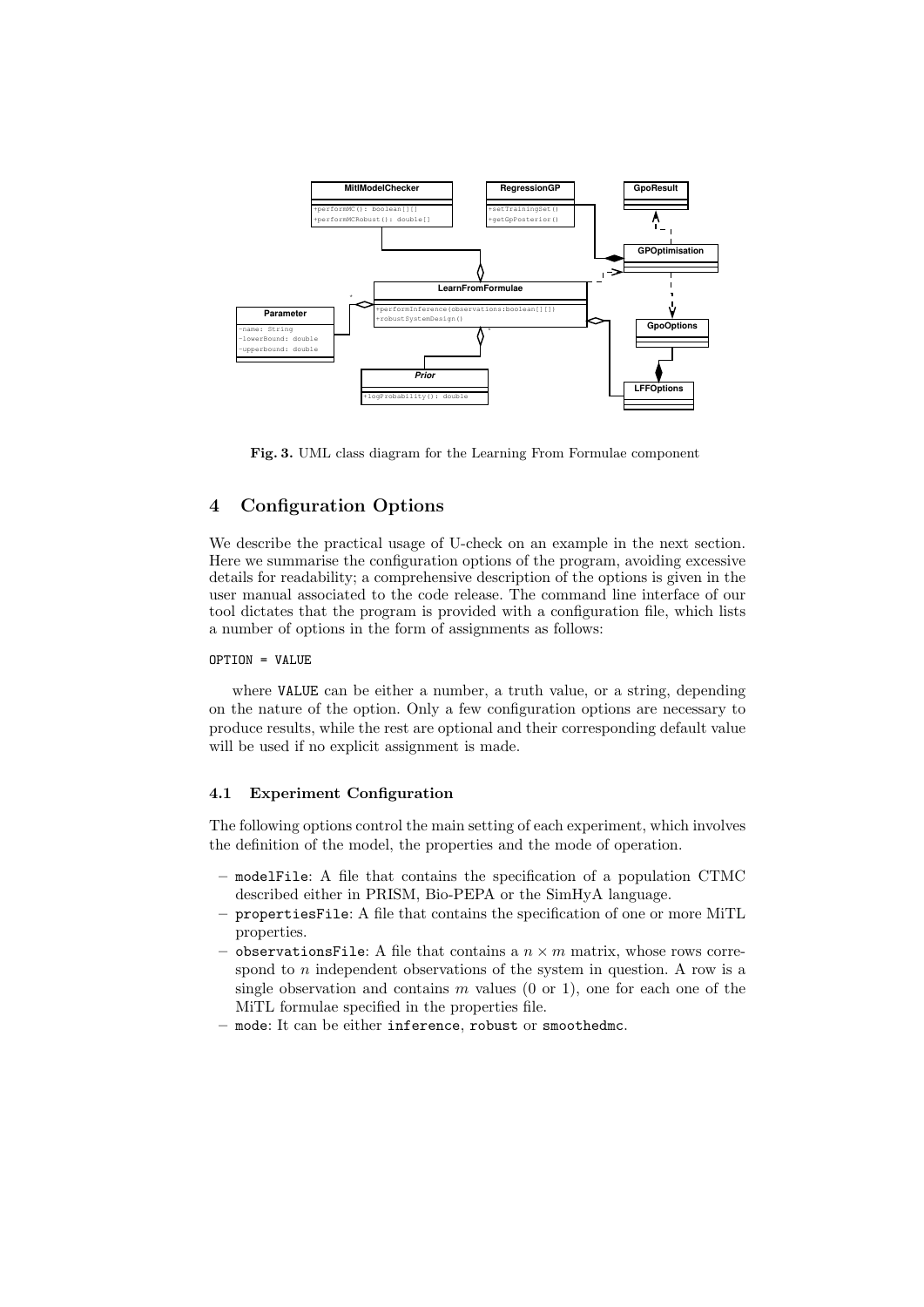Parameter uncertainty is expressed as a range of possible parameter values, which is provided by the user in addition to model specification. Each parameter has to be associated with an interval, which is specified with an assignment of the form:

parameter NAME = [A, B]

Optionally, each parameter can be associated with a prior distribution using an assignment of the form:

```
prior NAME = uniform(A, B) | exponential(MU)
           | gamma(ALPHA, BETA) | gaussian(MU, S2)
```
Only independent univariate priors are supported. If no prior is explicitly declared, then a uniform prior will be assumed. The prior information is only utilised in the parameter inference scenario.

In order for an experiment to progress, modelFile, propertiesFile, mode and at least one parameter are required to be specified in the configuration file. In the case of parameter inference from qualitative data, observationsFile is also required to be specified.

### 4.2 Simulation Options

The options in this category control the parameters of the simulation process. The most important of these are endTime, which sets the time up to which the system will be simulated, and runs which controls the number of the independent simulation runs per parameter value.

It is also possible to use simulation engines other than stochastic simulation via the simulator option. This can take one of three values: ssa for Gillespie's stochastic simulation algorithm, odes for mean-field approximation, and hybrid. The odes and the hybrid simulation are based on the implementation of SimHyA [\[5\]](#page-15-15), and they support SimHyA models only. Moreover, the mean-field approximation by ODEs can only be used for robust parameter synthesis.

# 4.3 GP Options

The options in this category determine the properties of the GP regression models used in the tool. The size of the training set for the GP is defined by the initialObservations option. For the parameter synthesis operations, it affects the initialisation of the GP optimisation algorithm. For smoothed model checking, it controls the initial evaluations of the satisfaction function via statistical model checking. In general, increasing this value is expected to increase the approximation quality for the GP regression model. However, an excessively large value for this parameter implies that the entire process degenerates to naïve parameter space exploration via statistical model checking. It is recommended to begin with a relatively small value (for example 100, which is the default value), and progressively increase until the results are estimated with adequate confidence.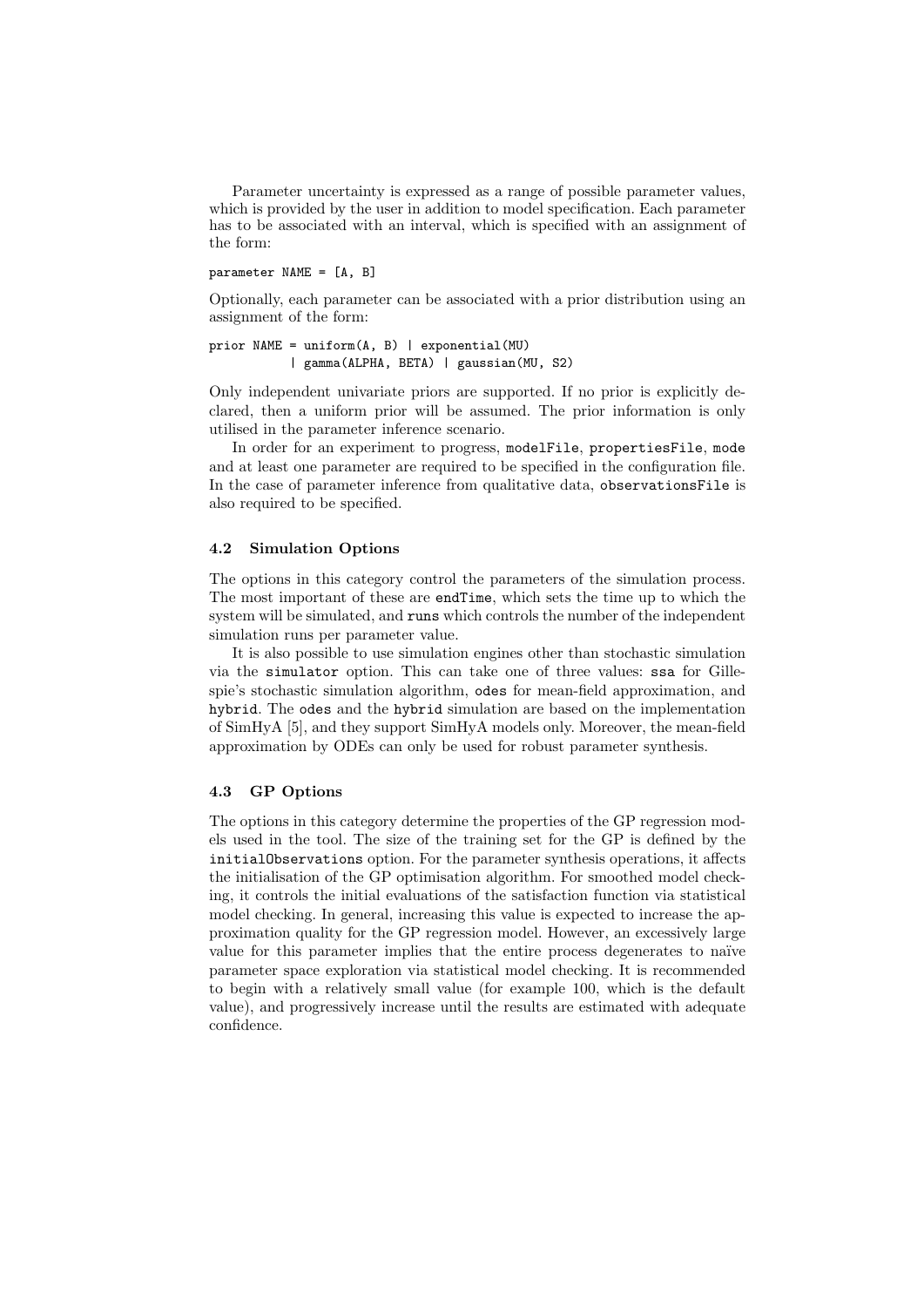The numberOfTestPoints option controls the size of the test set for the GP process. In case of parameter synthesis, that is the set of points where the GP posterior is estimated at each step, in order to find a new potential global maximum. Increasing the size of this set will increase the chances of discovering a new potential maximum. For smoothed model checking, the test set contains the points at which we explore the satisfaction function. Alternatively, the test set can be specified via the testPointsFile option: a set of parameter values is directly specified in a csy file that contains a  $n \times d$  matrix, each row of which is a *d*-dimensional point in the parameter space.

The kernel option defines the kind of the covariance function used: either rbfiso for isometric RBF kernel, or rbfard for RBF kernel that supports *automatic relevance determination*. Other options control the hyperparameters of the kernel; by default these are internally optimised via a local optimisation process.

GP Optimisation Options For the modes of operation that involve parameter optimisation, there are a number of options available that control the convergence properties of the GP optimisation algorithm. The optimisation process is considered to have converged, if a certain number of added points with no significant improvement is reached, defined by the maxAddedPointsNoImprovement option. An improvement is considered significant if:  $f_{n+1} > f_n * \alpha$ , where  $\alpha$  is the improvement factor, also set by the user. Convergence is alternatively assumed if a number of failed attempts to find a new local optimum is reached, which is set via maxFailedAttempts.

## 5 Case Study

We shall demonstrate the use of U-check on a rumour-spreading model, whose PRISM specification is outlined in Figure [4.](#page-11-0) There are three modules that correspond to the population variables of a PCTMC; these are spreaders, ignorants and blockers. A spreader and an ignorant may interact via the spreading action, which means that the ignorant is converted to a spreader. If two spreaders interact via the stop\_spreading1 action, then one of them will become blocker and therefore stop spreading the rumour. Finally, the stop\_spreading2 action dictates that a blocker may convert a spreader to blocker.

All rates of this model follow the law of mass action, with kinetic constants k s and k r. We shall measure the probability that the rumour has not reached the entire population, assuming that there has been some initial outbreak. We consider the following MiTL property, which states that there will be still ignorants between time 3 and 5, while the population of spreaders has climbed above 50% of the population before time 1. Note that the nested globally term indicates that the spreader population has to remain above 50 for at least 0.02 time units.

<span id="page-10-0"></span>
$$
\varphi_1 = \mathbf{G}_{[3,5]} \text{ignorants} > 0 \ \land \ \mathbf{F}_{[0,1]}(\mathbf{G}_{[0,0.02]} \text{spreaders} > 50) \tag{2}
$$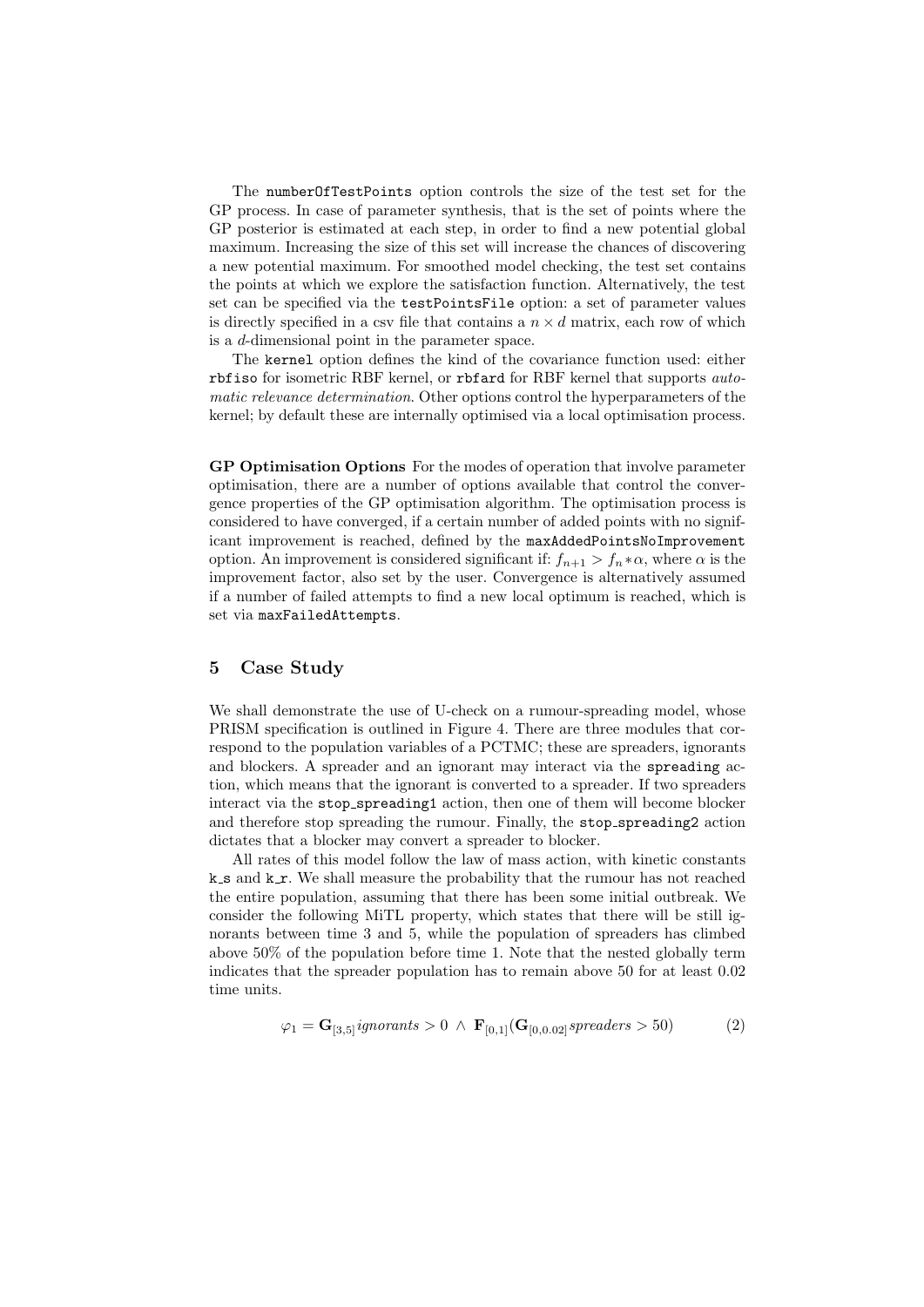```
ctmc
const double k s=0.05;
const double k_r=0.02;
module spreaders
 spreaders : [0..100] init 10;
 [spreading] true -> spreaders : (spreaders '=spreaders+1);
 [stop_spreading1] true -> spreaders * (spreaders - 1)
                               : (spreaders '=spreaders -1);
 [stop_spreading2] true -> spreaders
                                : (spreaders '=spreaders -1);
endmodule
module ignorants
ignorants : [0..100] init 100-10;
[spreading] true -> ignorants : (ignorants '=ignorants -1);
endmodule
module blockers
blockers : [0..100] init 0;
 [stop_spreading1] true -> 1 : (blockers '=blockers +1);
 [stop_spreading2] true -> blockers : (blockers '=blockers +1);
endmodule
module base_rates
 [spreading] true -> k_s : true;
 [stop_spreading1] true -> k_r : true;
 [stop_spreading2] true -> k_r : true;
endmodule
```
<span id="page-11-0"></span>Fig. 4. PRISM model specification for a rumour-spreading system

An example of property specification as used in U-check is shown in Figure [5.](#page-12-0) A property file contains a list of constant declarations, followed by one or more modal expressions.

### 5.1 Smoothed Model Checking

We demonstrate the application of smoothed model checking, considering uncertain parameters  $k_s$  and  $k_r$ . The performance of the approach in terms of approximation quality and efficiency compared to naïve parameter exploration has been analysed in [\[7\]](#page-15-5). Given a model file specification rumour.sm, and a property file rumour.mtl that contains the formula in [\(2\)](#page-10-0), the contents of the configuration file to perform smoothed model checking will be the following:

```
modelFile = rumour.sm
propertiesFile = rumour.mtl
mode = smoothedmc
```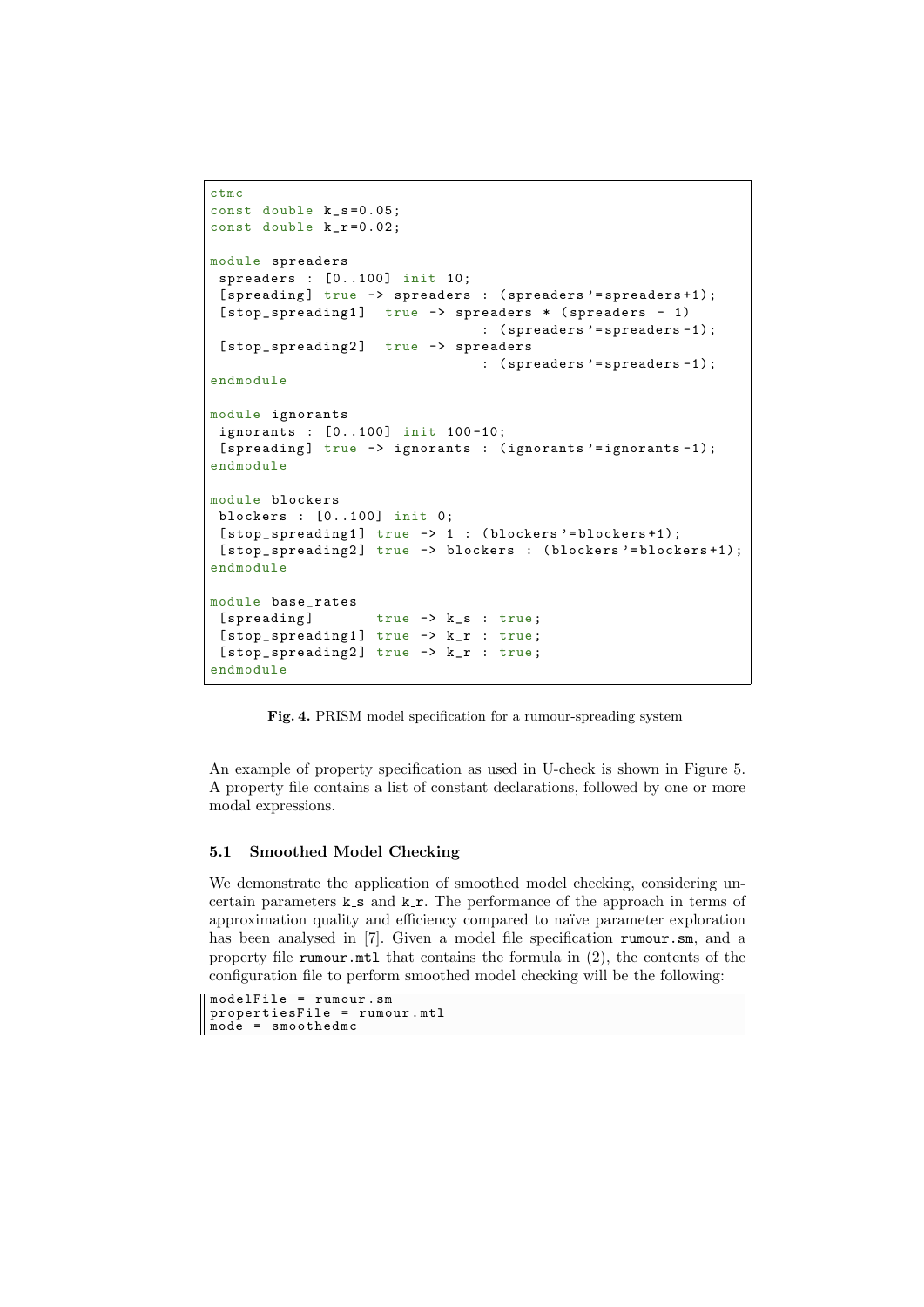```
constant declarations
const int threshold = 3.75
 MiTL properties
G[3,5] ignorants > 0 & F[0,1] (G<=0.02 spreaders>=threshold)
```
Fig. 5. An example of a properties file

```
\| parameter k_s = [0.0001, 2]parameter k_r = [0.0001, 0.5]
 endTime = 5
runs = 10
 initialObservtions = 100
numberOfTestPoints = 625
```
According to the initialObservtions option, U-check will evaluate the satisfaction probability on a grid of 100 regularly distributed parameters values between 0.0001 and 2 for  $k = s$  and between 0.0001 and 0.5 for  $k = r$  correspondingly. The numberOfTestPoints option means that the GP posterior will be evaluated on a grid of 625 points.

The results are written in a text file named MODEL.csv, where MODEL is the name of the input model. The output file contains the grid of input points along with the associated predictions and confidence intervals. The program also produces a script file named load MODEL.m, that allow easy manipulation of the results under either matlab or octave. The tool also supports limited plotting capabilities via the gnuplot program. If only one parameter is explored, the satisfaction function is plotted along with the confidence bounds obtained by the GP. In the two dimensional case, the satisfaction function is depicted as a 2- D map. Out-of-the-box visualisation of higher-dimensional data is not currently supported. An example of plots produced automatically by U-check can be seen in Figure [6.](#page-13-0)

### 5.2 Robust Parameter Synthesis

We next use U-check to maximise the robustness of the property in  $(2)$ . In this case, the initialObservations and the numberOfTestPoints options control the GP training and test sets in the optimisation context.

```
modelFile = rumour.sm
propertiesFile = rumour.mtl
mode = robust
parameter k_s = [0.0001, 2]
parameter k_r = [0.0001, 0.5]
endTime = 5
runs = 100
initialObservations = 100
numberOfTestPoints = 50
```
We quote the part of the program output that contains information regarding the solution obtained. For  $k_s$ , the most robust value is 0.341, while for  $k_r$  we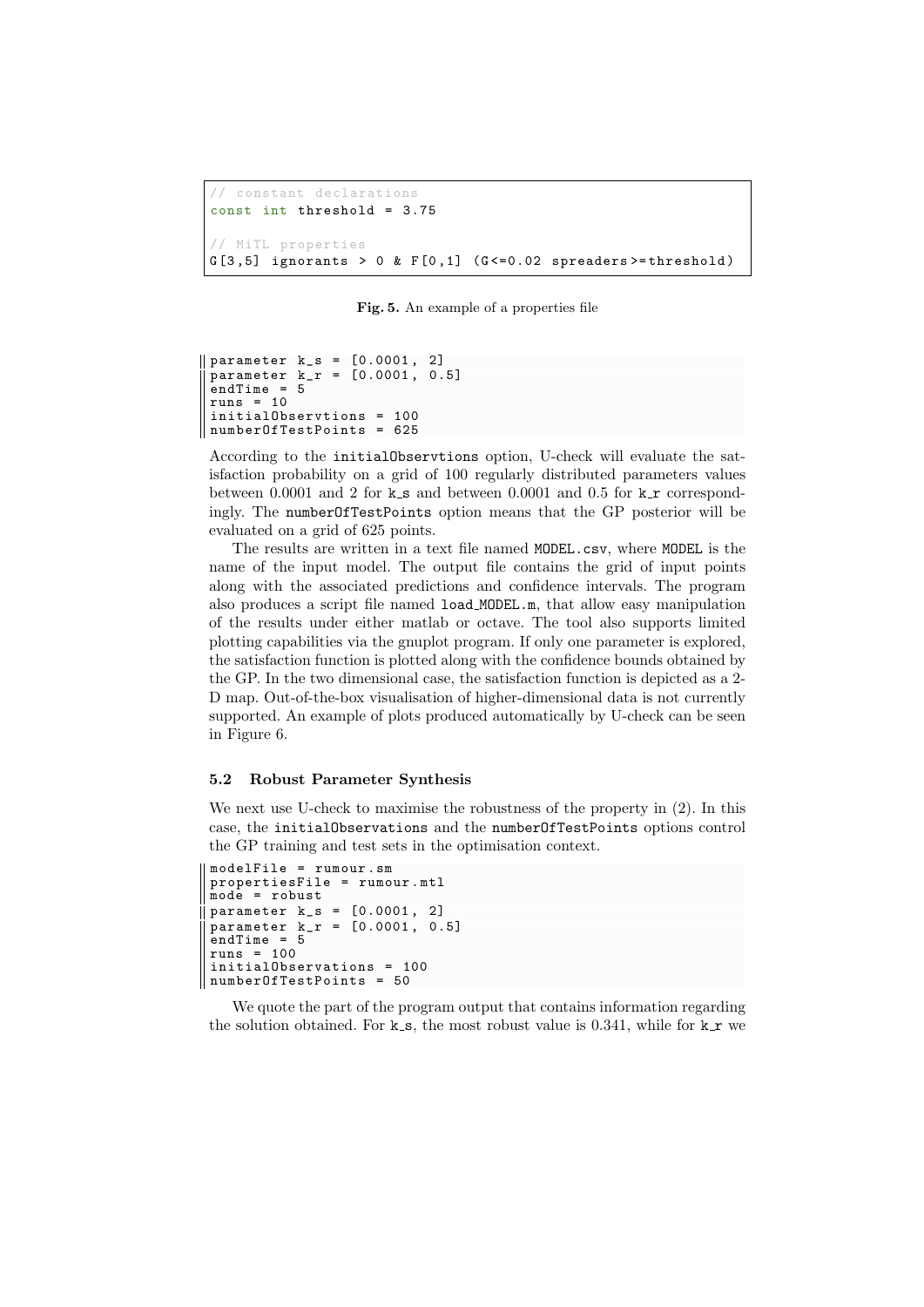

<span id="page-13-0"></span>Fig. 6. Emulated satisfaction probability of  $\varphi_1$  as function of the parameters. Left: We vary  $k_s$  only, while  $k_r$  is fixed to 0.2. Right: We vary both  $k_s$  and  $k_r$ .

have optimal value equal to 0*.*107. Note however that the standard deviations calculated are significantly large compared to the estimates. This is an indication that the optimum obtained is unstable. In this case, this is due to the fact that the robustness of the property in question is not very sensitive to the parameters.

```
# Gaussian Process Optimisation --- Results
                [0.3410609996706949, 0.10736369126944924]Standard Dev: [3.6248813872572243 , 0.7830513406533174]
 Covariance matrix:
 [13.13976507168386, 2.838061284295024;
 2.838061284295024, 0.6131694020989578]
\mathbb{I}
```
### 5.3 Inference from Qualitative Data

Finally, we present an example of performing parameter inference from qualitative data. We consider two additional MiTL properties:

$$
\varphi_2 = \mathbf{F}_{[0,1]} \text{blocks} \geq \text{spreaders}
$$
  

$$
\varphi_3 = \mathbf{G}_{[1.4,2]} \text{spreaders} \leq 25
$$

The  $\varphi_2$  property states that at some point before time 1 the population blockers surpasses the spreader population, while  $\varphi_3$  states that the spreaders are always fewer that 25 between time 1.4 and 2. We have considered the rumour-spreading model with parameters  $k = 0.05$  and  $k = 0.02$ , and we have produced a synthetic file of observations named rumour.dat, by performing model checking on random trajectories of the original model. U-check then requires the following input:

```
modelFile = rumour.sm
 propertiesFile = rumour.mtl
observationsFile = rumour.dat
mode = inference
```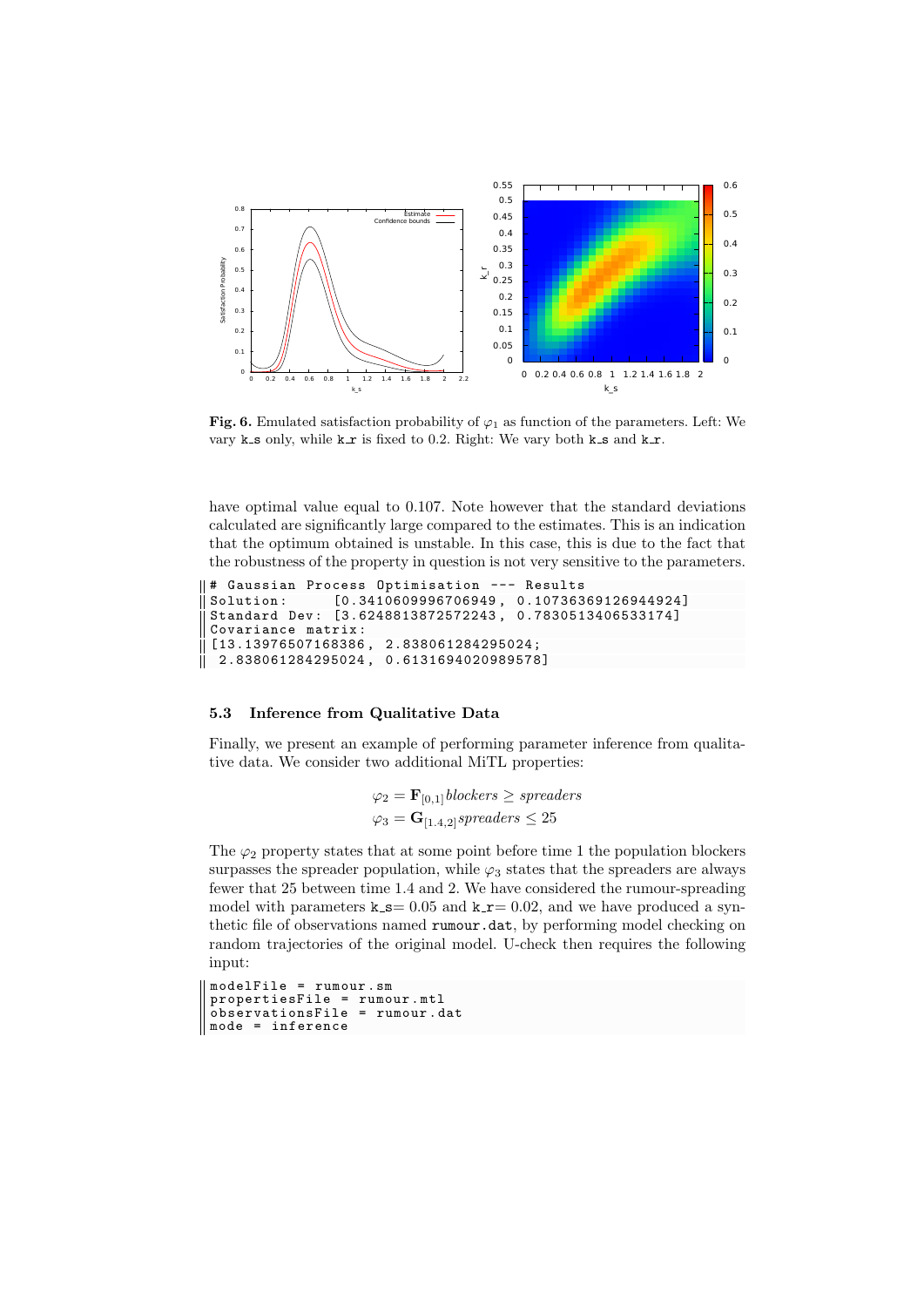```
\| parameter k_s = [0.0001, 2]parameter k_r = [0.0001, 0.5]
\parallel prior k_s = exponential (0.5)
 prior k_r = exponential (0.1)endTime = 5
\parallelruns = 100
```
As for robust parameter synthesis, the results of the optimisation process involve the optimal value obtained for each parameter and the corresponding standard deviation. Note that we have a particularly good fit for both parameters; the estimate for  $k = s$  is 0.050, and for  $k = r$  is 0.0243, which are very close to the original values, with a low standard deviation.

```
| # Gaussian Process Optimisation --- Results
 Solution: [0.05098993039106938, 0.02430176520400998]
 Standard Dev: [0.007751880832319672 , 0.0019051431370011513]
Covariance matrix:
[6.009165643848513E-5, 0.0;
|| 0.0, 3.629570372462587E-6]
```
# 6 Conclusions

Uncertainty is increasingly recognised as an unavoidable companion in many applications of formal methods. This has motivated an increasing cross-fertilisation of ideas between machine learning and quantitative formal modelling. In this paper we describe U-check, a novel tool which implements a number of Gaussian Process based methods for formal analysis of uncertain stochastic processes. Our aim is to offer a set of tools that can be used by modellers without an in-depth knowledge of statistical machine learning. To our knowledge, U-check is the first such tool available; to further facilitate adoption of the tool, U-check can take as input models formulated in widely used modelling languages such as PRISM and Bio-PEPA.

The principal conceptual innovation of the methods implemented in U-check is the smoothness of the satisfaction function for a MiTL formula as a function of the model parameters. This enables us to transfer information across neighbouring observations, yielding potentially very significant computational savings: while we cannot comprehensively review results here, Smoothed Model Checking was shown in [\[7\]](#page-15-5) to yield computational savings of an order of magnitude on non-trivial systems biology models. Similarly, the smoothness of the satisfaction function enables us to deploy a provably convergent algorithm for (robust) parameter synthesis, with both theoretical guarantees and computational advantages, as shown in non-trivial case studies in [\[8,](#page-15-3)[2\]](#page-15-9).

While in our work we primarily focus on examples from biology, uncertain stochastic processes are the norm in many other areas of application of formal methods, from smart cities to cyber-physical systems. Future work will explore increasing support for hybrid systems, as well as supporting other formal analysis methodologies such as reachability computations [\[9\]](#page-15-6) and property synthesis [\[3\]](#page-15-10).